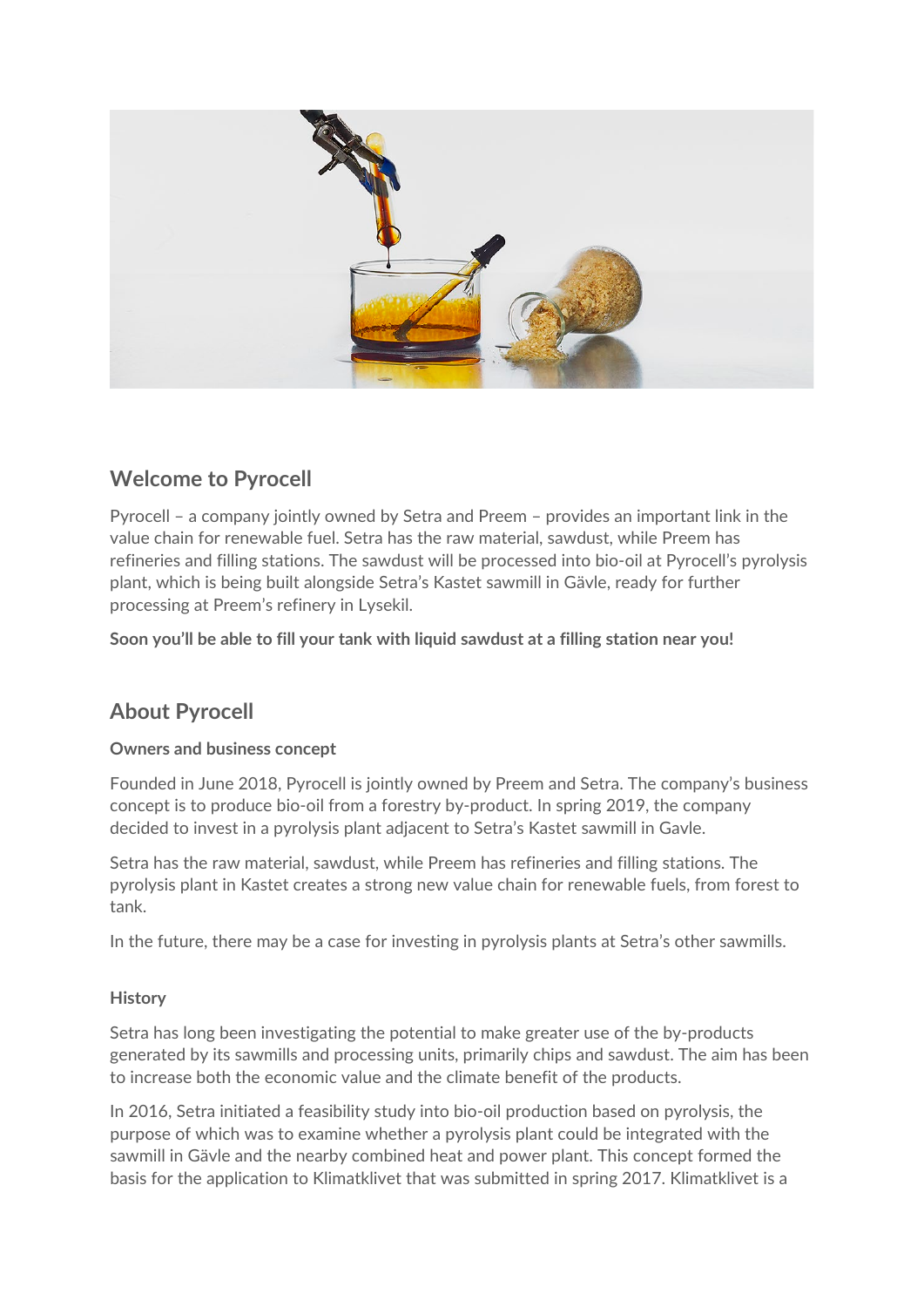Swedish government funding initiative that supports local and regional measures to reduce emissions of carbon dioxide and other gases that affect the climate. In early summer, Setra received the great news from Klimatklivet that the plant had been granted SEK 117 million in investment aid.

With the investment secured, work began on applying for an environmental permit. Consultations were held in the summer of 2017 and a final application was submitted to the Environmental Permit Office in Dalarna in late December. Following supplementary information and statements, an environmental permit was obtained for the business in October 2018.

In parallel, discussions were held between Preem and Setra about a collaboration. A letter of intent was signed in summer 2016 and the decision to set up a joint company, Pyrocell, followed a year later.

Preem's goal is to promote the development of more sustainable biofuel production. The fuel company has initiated a range of projects and partnerships with various other parties, with a view to finding sustainable raw materials and processing techniques. Converting sawdust into bio-oil at a pyrolysis plant is fully in line with Preem's strategy.

In spring 2019, the boards of Preem and Setra took the final decision to invest in the pyrolysis plant in Gävle, giving the green light for technology procurement and staffing of the project to begin. Construction of the pyrolysis plant is set to commence in autumn 2019.

### **The Kastet pyrolysis plant**

### **Background**

In spring 2019, the boards of Setra and Preem took the investment decision to have Pyrocell build a pyrolysis plant next to Setra's Kastet sawmill in Gävle. Sawdust from the mill will be used to produce pyrolysis oil, which will then be used as a renewable raw material in the production of biofuel at Preem's refinery in Lysekil.

The process of procuring a technology supplier began in the winter of 2018/2019. By the summer of 2019, a deal had been signed with the Dutch company Technip to build a plant based on BTG-BTL's pyrolysis technology. At the same time, the Swedish project organisation was set up and the relevant appointments made.

The project will start work in autumn 2019. with the aim of having an operational pyrolysis plant up and running during 2021.

### **Process description**

Sawdust from the nearby sawmill, and other plants, is received through a closed conveyor system and taken to an enclosed storage area. From the storage area, the sawdust is carried to a dryer, where it is dried to a moisture content of around 5%. The air in the dryer is heated using steam from the process. The annual sawdust consumption will be approximately 84,000 tonnes (55% moisture content).

From the dryer, the sawdust is sent via an intermediate storage area to the pyrolysis reactor. In the reactor, the sawdust is rapidly heated to around 500°C without any access to oxygen,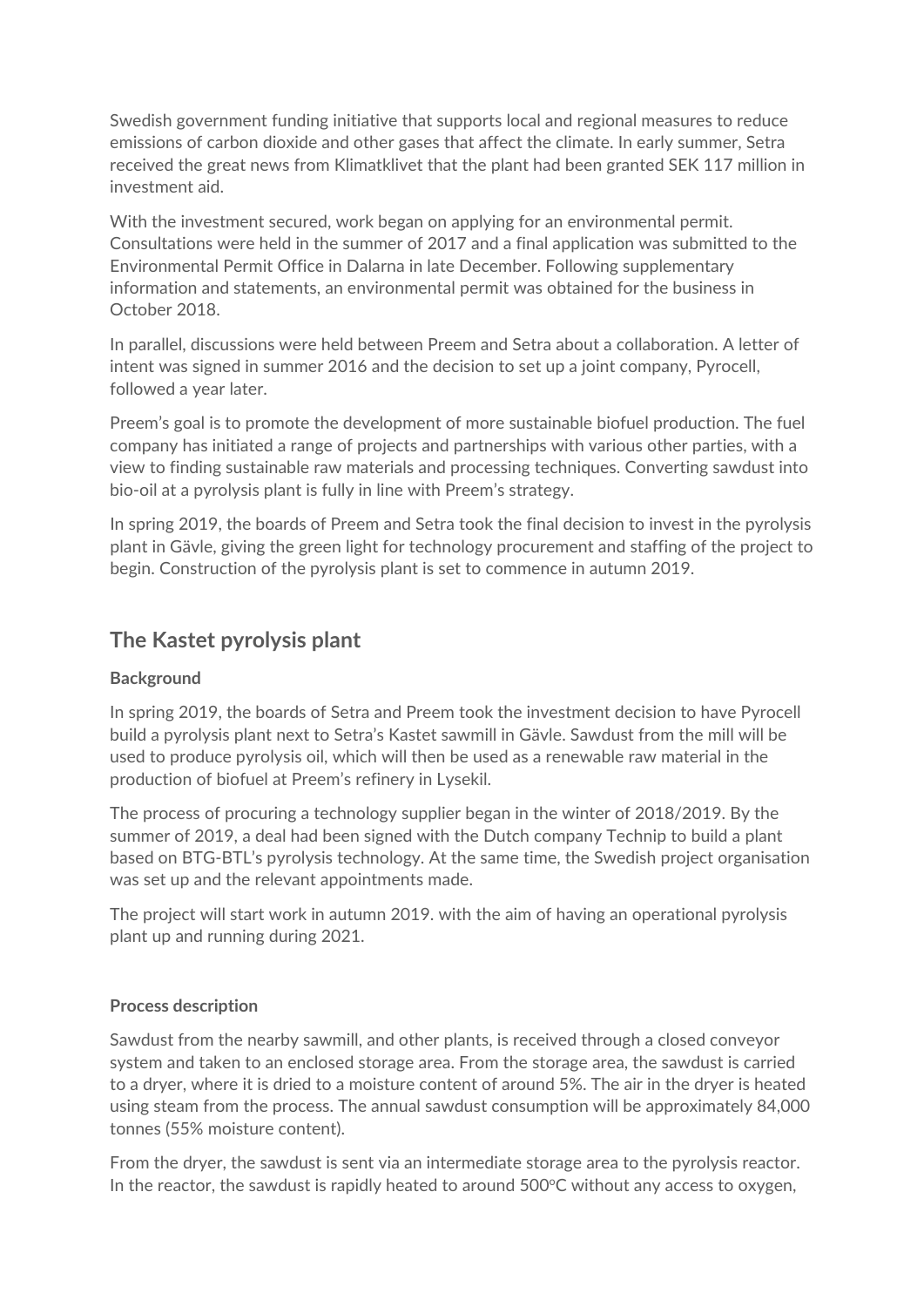creating the pyrolysis gas. The coke, the non-volatile part of the fuel, is separated from the pyrolysis gas and burned in a combustion chamber, while the remaining gas is piped off to a condenser.

In the condenser, the pyrolysis gas cools into bio-oil. The bio-oil is purified before being pumped to the storage tank. The non-condensable gases are burned together with the coke in the combustion chamber.

The flue gases from the combustion chamber are used for the production of steam. Some of the steam produced is used to preheat the air for the sawdust dryer and the excess is passed back to the sawmill and used in its drying kilns. The flue gases from the combustion chamber are cleaned in a dust separator before heading up the chimney.

The plant has been designed around BTG-BTL's pyrolysis concept. Annual production of pyrolysis oil will total around 25,000 tonnes.

#### **Environment**

The major environmental benefit of the system is that the pyrolysis oil produced will replace fossil crude oil in the production of petrol and diesel. This is hugely beneficial for the climate, since pyrolysis oil produces as much as 80 to 90% less greenhouse gas emissions than the fossil alternative.

The pyrolysis plant's environmental footprint is comparable to that of a small-scale biofuel boiler (5–10 MW). The plant will be responsible for a certain amount of emissions to air, noise and waste.

- The flue gases from the combustion of the coke and non-condensible gases contain dust and nitrogen. Dust will be removed using an electrostatic filter. Regular control measurements will be taken to verify that values fall within the limits of the permit. The limit values are stricter than those set out in EU Directives for biomass-fired boilers in the same size class.
- The area around Kastet is already subject to noise from local industries and from traffic on the roads and railway. However, the pyrolysis plant will not make any major difference, with estimates showing a theoretical increase of around 0.3 dBA to the overall noise levels locally. Its immediate neighbours will find it very hard to tell whether or not the pyrolysis plant is in operation. Noise levels will fall within the guidelines recommended by the Swedish Environmental Protection Agency.
- The residual products will mainly derive from the purification of the flue gases (bottom ash and fly ash). The volume will amount to around 1,000 tonnes per year.
- The number of trucks coming and going around the sawmill site will decline slightly, because the sawdust will be used on site rather than being transported elsewhere (the sawdust has previously been used for pellet production and as a fuel for district heating). The pyrolysis oil will be transported from the plant by tanker.
- The bio-oil has a strong, slightly smoky odour. To avoid the risk of nuisance odours, the bio-oil storage facility will therefore be fitted with filters for the exhaust air.
- The risk of dust formation is judged to be low because the sawdust is largely handled within closed systems.